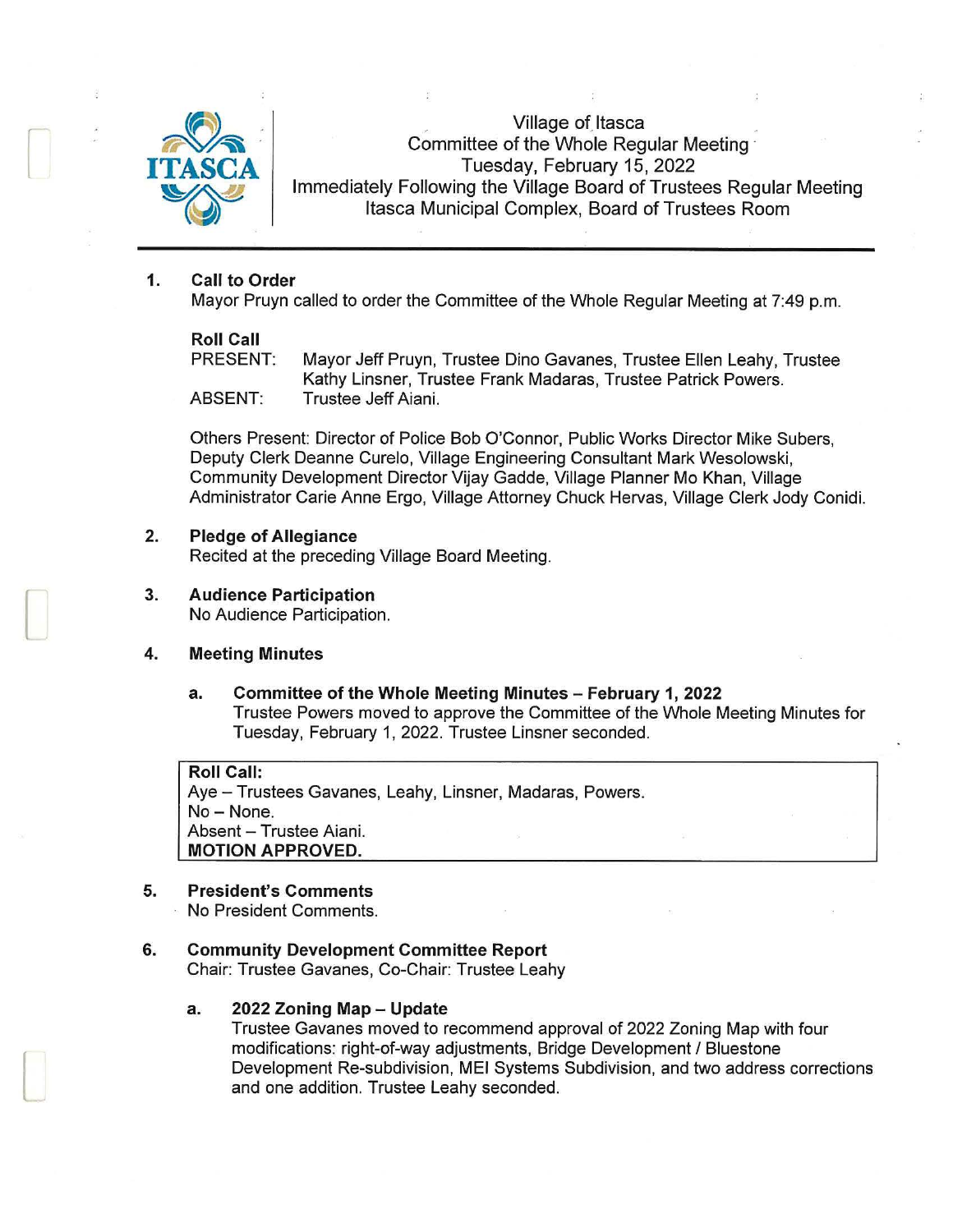Roll Call: Aye - Trustees Gavanes, Leahy, Linsner, Madaras, Powers. No - None. Absent - Trustee Aiani. MOTION APPROVED.

b. Village Code Amendment - Chapter 150 (Building Code) Trustee Gavanes moved to recommend approval of Amending Chapter 150 of the Village Code (Building Code) with 13 codes recommendations. Trustee Leahy seconded.

Roll Call: Aye - Trustees Gavanes, Leahy, Linsner, Madaras, Powers. No - None. Absent - Trustee Aiani. MOTION APPROVED.

### 7. Capital and Infrastructure Committee Report Chair: Trustee Aiani, Co-Chair: Trustee Madaras

### a. 2022 Street Resurfacing Program - Accepting Low Bid

Trustee Madaras moved to recommend approval of accepting low bid from Schroeder Asphalt Services, !nc. in the amount of \$541 ,895.47 for the 2022 Street Resurfacing Program. Trustee Gavanes seconded.

Roll Call: Aye – Trustees Cavanes, Leahy, Linsner, Madaras, Powers. No-None. Absent - Trustee Aiani. Roll Call:<br>Aye – Trustees Cavanes, Leahy, Linsner, Madaras, Powers.<br>No – None.<br>Absent – Trustee Aiani.<br><mark>MOTION APPRCVES.</mark>

# 8. Finance and Joerations Committee Report

 $\sim$ 

Chair: Trustee Fowers, Co-Chair: Trustee Linsner

## a. Microsoft  $\sqrt{65}$   $\sim$  Subscription Renewal

Trustee Powers inoved to recommend approval of authorizing the purchase of a Microsoft "65 Subscription Renewal for a three-year term from Dell Marketing LP through the State of Illinois Joint Purchase Master Contract for a total not to exceed \$63,339.03 over the three-year term. Trustee Madaras seconded.

Roll Call: Aye - Trustees Gavanes, Leahy, Linsner, Madaras, Powers. No-None. Absent - Trustee Aiani. MOTION APPROVED.

9. Intergovernmental Committee Report Chair: Trustee Leahy, Co-Chair: Trustee Aiani No Intergovernmental Committee Report.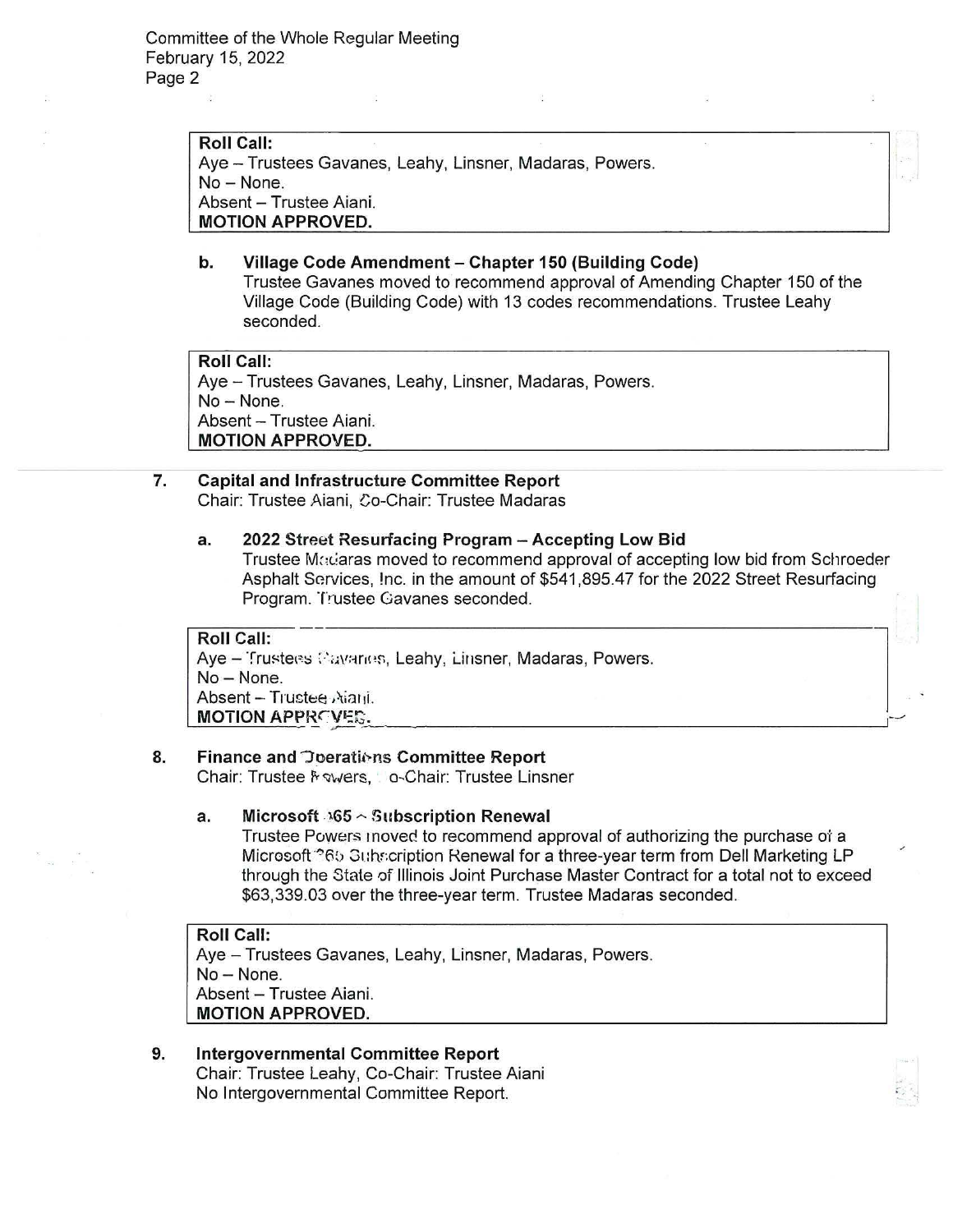### 10. Department Head Reports

#### Police Department

 $\cup$ 

[

 $\Box$ 

Safety Director O'Connor reported an upcoming meeting with Fire Protection District and Rick Staback, Hamilton Partners, to discuss the 2022 Fourth of July Festival; the last two weeks have been busy working with the School District regarding future safety matters, teacher and staff safety training, and other issues; and reaching out to an elderly widow after being notified by a staff member assistance may be needed.

#### Public Works Department

Public Works Director Subers reported a grant from the Illinois Public Risk Fund for a successful safety audit funded a new message board for construction and special event notifications; Homeland Security notified staff of ways to reduce or prevent potential Russian cyber-attacks; and multiple constructions projects all over town.

#### Engineering Services

Village Engineer Wesolowski provided a Roadway and Infrastructure Project update; and reported Bloomingdale Road is currently under construction for utility relocations.

#### Community Development Department

Community Development Director Gadde reported the Plan Commission agenda for Wednesday, February 15, 2022 includes the expansion of the ComEd Prospect Avenue plant, the Downtown Development Plan, and text code amendments; and the Bridge Point Itasca complex is 100% leased.

CD Director Gadde also reported that due diligence for 102 East Irving Park Road is ahead of schedule, no phase II environmental study is required, but the inspection has been delayed due to a water leak.

#### Village Attorney

No Village Attorney Report.

#### Clerk's Office

No Clerk's Report.

#### 11. Village Administrator Report

Village Administrator Ergo reported the 2022A and 2022B bonds sale occurred today and procedures will be received March 8, 2022; general liability insurance is renewing and cyber security insurance increased; and the coalition again the Canadian Pacific and Kansas City Southern Railways is meeting weekly and Robinson Engineering has assessed the impact of the merger on the Village and first responders.

### 12. Old Business

No Old Business.

13. New Business No New Business.